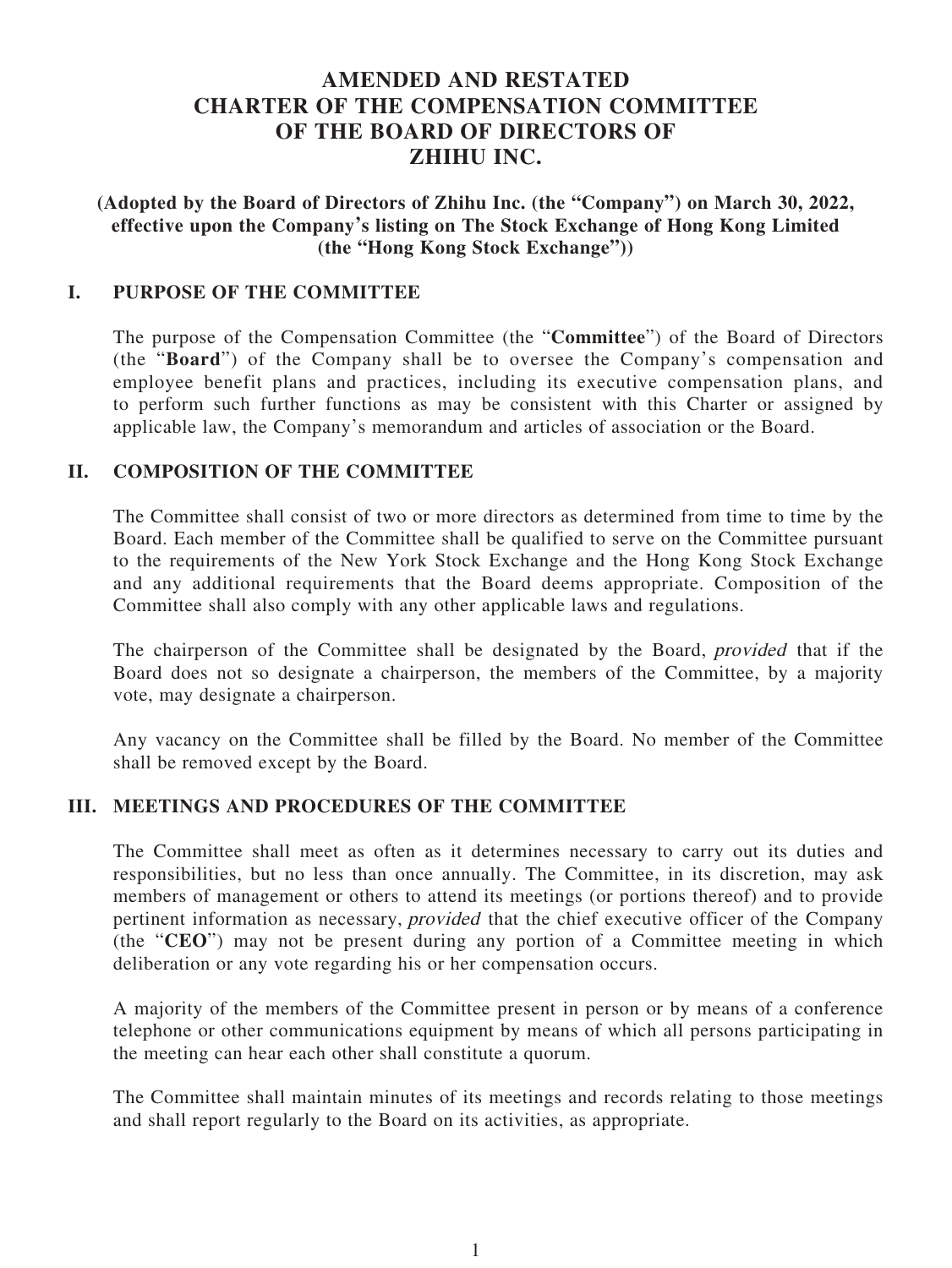## **IV. DUTIES AND RESPONSIBILITIES OF THE COMMITTEE**

### **A. Executive Compensation**

The following duties and responsibilities with respect to the Company's executive compensation plans are within the authority of the Committee and the Committee shall, consistent with and subject to applicable law and rules and regulations promulgated by the United States Securities and Exchange Commission (the "**SEC**"), the New York Stock Exchange, the Hong Kong Stock Exchange, or any other applicable regulatory authority:

- (a) review at least annually the goals and objectives of the Company's executive compensation plans, and amend, or recommend that the Board amend, these goals and objectives if the Committee deems it appropriate;
- (b) review at least annually the Company's executive compensation plans in light of the Company's goals and objectives with respect to such plans, and, if the Committee deems it appropriate, adopt, or recommend to the Board the adoption of, new, or the amendment of existing, executive compensation plans;
- (c) evaluate annually the performance of the CEO in light of the goals and objectives of the Company's executive compensation plans, and, either as a Committee or together with the other independent directors (as directed by the Board), determine and approve the CEO's compensation level based on this evaluation; provided that in determining the long-term incentive component of the CEO's compensation, the Committee shall consider factors as it determines relevant, which may include, for example the Company's performance and relative shareholder return, the value of similar awards to chief executive officers of comparable companies, and the awards given to the CEO in past years and the Committee may discuss the CEO's compensation with the Board if it chooses to do so;
- (d) evaluate annually the performance of the other executive officers of the Company in light of the goals and objectives of the Company's compensation plans, and either as a Committee or together with the other independent directors (as directed by the Board) determine and approve the compensation of such other executive officers; provided that to the extent that long-term incentive compensation is a component of such executive officer's compensation, the Committee shall consider all relevant factors in determining the appropriate level of such compensation, including the factors applicable with respect to the CEO;
- (e) evaluate annually the appropriate level of compensation for Board and Committee service by non-employee directors;
- (f) review and approve any severance or termination arrangements to be made with any executive officer of the Company;
- (g) perform such duties and responsibilities as may be assigned to the Board or the Committee under the terms of any executive compensation plan;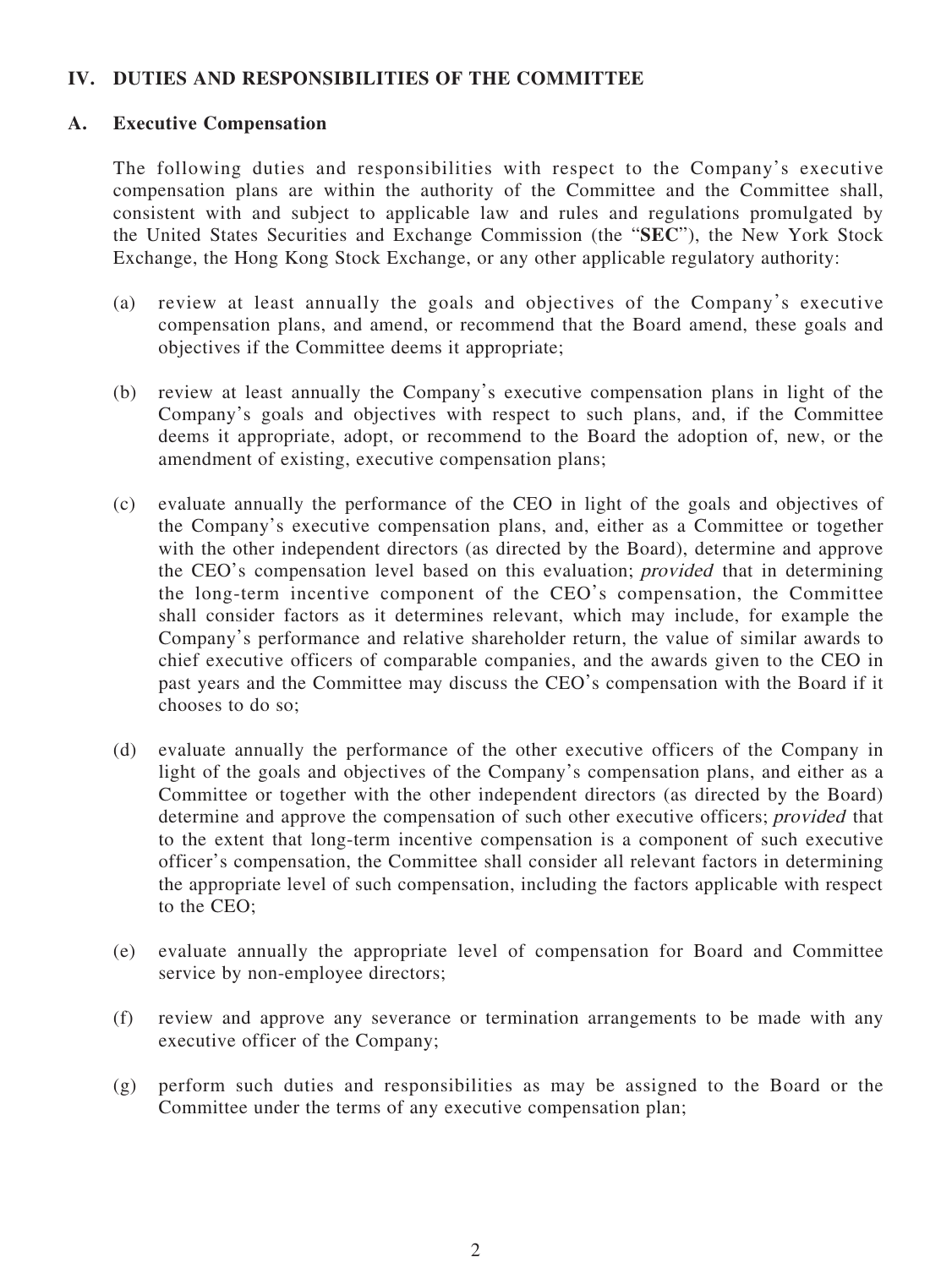- (h) review perquisites or other personal benefits to the Company's executive officers and directors and recommend any changes to the Board;
- (i) review compensation arrangements for the Company's employees to evaluate whether incentive and other forms of pay encourage unnecessary or excessive risk taking, and review and discuss, at least annually, the relationship between risk management policies and practices, corporate strategy, and the Company's compensation arrangements;
- (j) review and approve the description of executive compensation included in the Company's annual report on Form 20-F;
- (k) perform such other functions as assigned by law, the Company's memorandum and articles of association or the Board;
- (l) ensure that no director or any of their associates is involved in deciding that director's own remuneration.

## **B. General Compensation and Employee Benefit Plans**

The following duties and responsibilities with respect to the Company's general compensation and employee benefit plans, including incentive-compensation and equity-based plans, are within the authority of the Committee and the Committee shall, consistent with and subject to applicable law and rules and regulations promulgated by the SEC, the New York Stock Exchange, the Hong Kong Stock Exchange, or any other applicable regulatory authority:

- (a) review at least annually the goals and objectives of the Company's general compensation plans and other employee benefit plans, including incentive-compensation and equity-based plans, and amend, or recommend that the Board amend, these goals and objectives if the Committee deems it appropriate;
- (b) review at least annually the Company's general compensation plans and other employee benefit plans, including incentive-compensation and equity-based plans, in light of the goals and objectives of these plans, and recommend that the Board amend these plans if the Committee deems it appropriate;
- (c) review all equity-compensation plans to be submitted for shareholder approval pursuant to the requirements of the New York Stock Exchange and the Hong Kong Stock Exchange, and review and, in the Committee's sole discretion, approve all equitycompensation plans that are exempt from such shareholder approval requirement; and
- (d) perform such duties and responsibilities as may be assigned to the Board or the Committee under the terms of any compensation or other employee benefit plan, including any incentive-compensation or equity-based plan.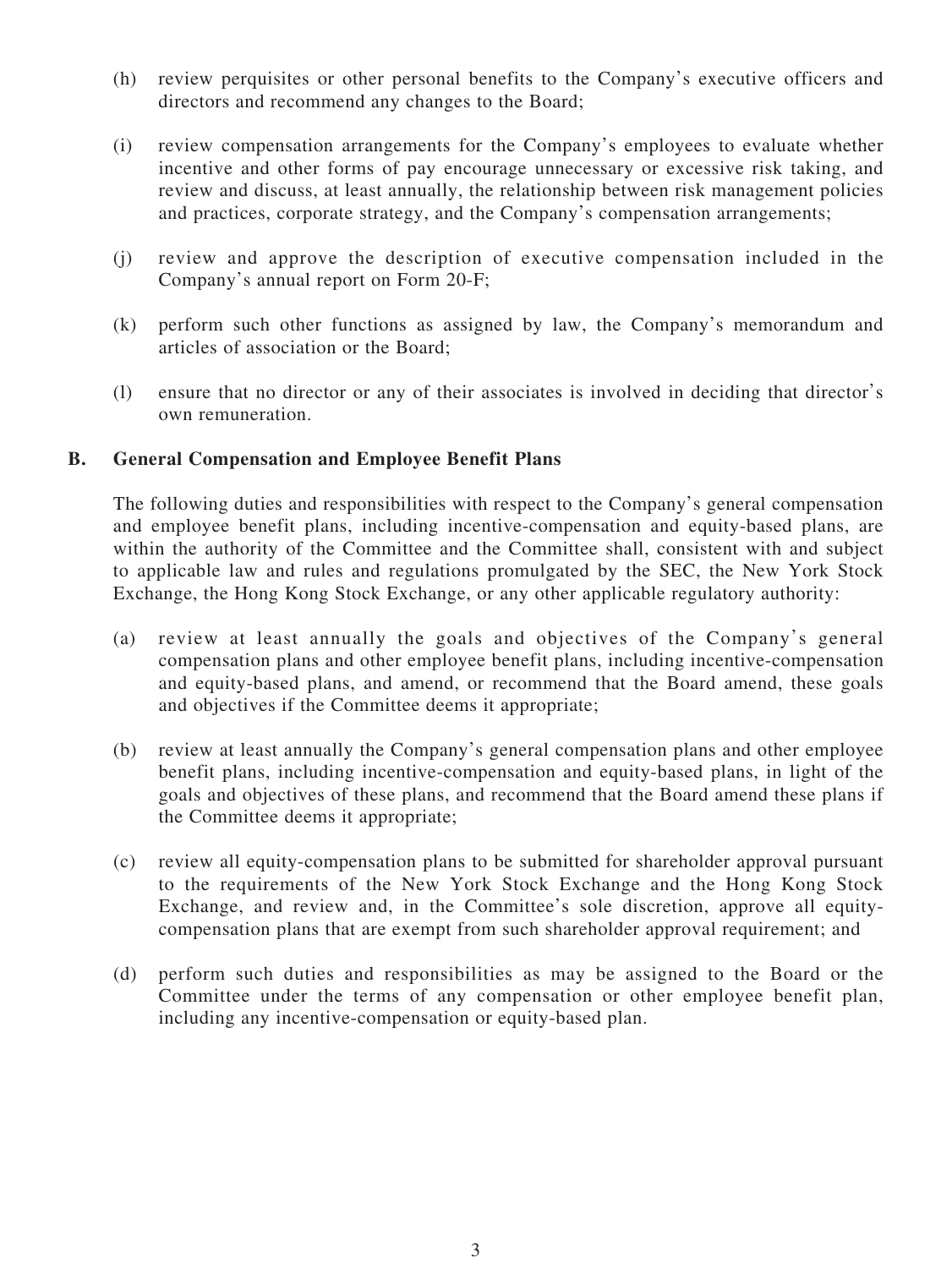## **V. ROLE OF CHIEF EXECUTIVE OFFICER**

The CEO may make, and the Committee may consider, recommendations to the Committee regarding the Company's compensation and employee benefit plans and practices, including its executive compensation plans, its incentive-compensation and equity-based plans with respect to executive officers other than the CEO and the Company's director compensation arrangements.

## **VI. EVALUATION OF THE COMMITTEE**

The Committee shall, no less frequently than annually, evaluate its own performance. In conducting this review, the Committee shall evaluate whether this Charter appropriately addresses the matters that are or should be within its scope and shall recommend such changes as it deems necessary or appropriate to the Board for its consideration. The Committee shall address all matters that the Committee considers relevant to its performance, including at least the following: the adequacy, appropriateness and quality of the information and recommendations presented by the Committee to the Board, the manner in which they were discussed or debated, and whether the number and length of meetings of the Committee were adequate for the Committee to complete its work in a thorough and thoughtful manner. The Committee shall deliver to the Board a report, which may be oral, setting forth the results of its evaluation, including any recommended amendments to this Charter and any recommended changes to the Company's or the Board's policies or procedures.

### **VII. INVESTIGATIONS AND STUDIES; OUTSIDE ADVISERS**

The Committee may conduct or authorize investigations into or studies of matters within the Committee's scope of responsibilities, and may, in its sole discretion, retain or obtain the advice of a compensation consultant, legal counsel, or other advisers. The Committee shall be directly responsible for the appointment, compensation and oversight of the work of any compensation consultant, legal counsel, or other advisers retained by the Committee, the expense of which shall be borne by the Company. The Committee may select a compensation consultant, legal counsel, or other advisers to the Committee only after taking into consideration all factors relevant to that person's independence from management, including the following:

- (a) The provision of other services to the Company by the person that employs the compensation consultant, legal counsel, or other advisers;
- (b) The amount of fees received from the Company by the person that employs the compensation consultant, legal counsel, or other advisers, as a percentage of the total revenue of the person that employs the compensation consultant, legal counsel, or other advisers;
- (c) The policies and procedures of the person that employs the compensation consultant, legal counsel, or other advisers that are designed to prevent conflicts of interest;